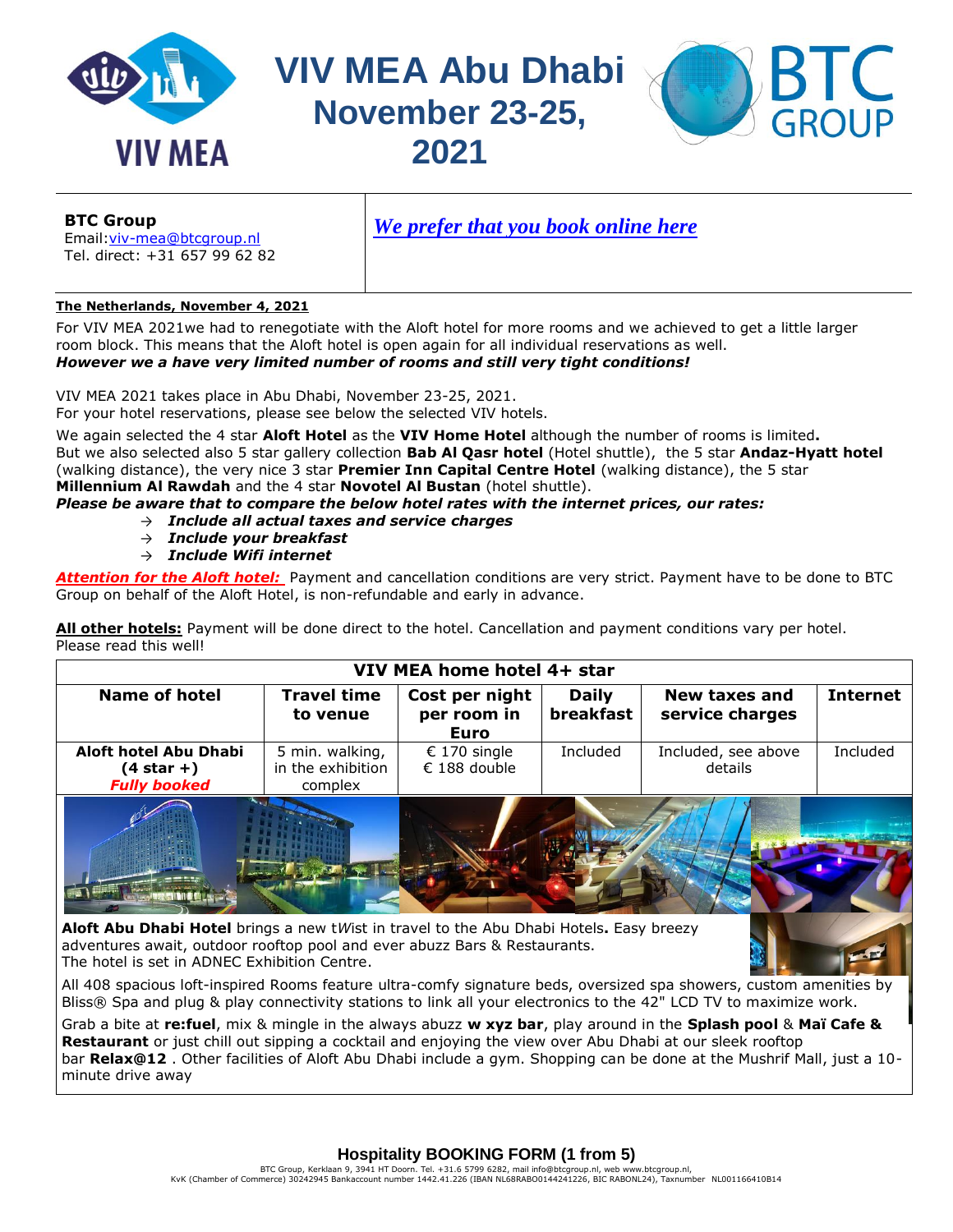| <b>VIV MEA</b>              | BTC<br><b>VIV MEA Abu Dhabi</b><br>November 23-25,<br>2021 |                        |                  |                     |                 |  |  |
|-----------------------------|------------------------------------------------------------|------------------------|------------------|---------------------|-----------------|--|--|
| <b>VIV MEA hotel 5 star</b> |                                                            |                        |                  |                     |                 |  |  |
| <b>Name of hotel</b>        | <b>Travel time</b>                                         | Cost per night         | <b>Daily</b>     | New taxes and       | <b>Internet</b> |  |  |
|                             | to venue                                                   | per room               | <b>breakfast</b> | service charges     |                 |  |  |
| <b>Andaz-Hyatt Capital</b>  | 5 min. walking                                             | AED 1.254 single       | Included         | Included, see above | Included        |  |  |
| Gate Hotel (5 star)         | in the exhibition                                          | AED 1.319              |                  | details             |                 |  |  |
| DeLuxe Room 40 m2           | complex                                                    | double                 |                  |                     |                 |  |  |
|                             |                                                            | <b>On request only</b> |                  |                     |                 |  |  |
|                             |                                                            |                        |                  |                     |                 |  |  |

Hyatt Capital Gate Abu Dhabi is located in the iconic Capital Gate building, a Guinness World Records-certified structure which inclines a record-breaking 18 degrees. Capital Gate, also known as the "Leaning Tower of Abu Dhabi," is the focal point of the Abu Dhabi National Exhibition Centre's master development.

The hotel's contemporary design and luxurious styling is complemented throughout with panoramic views from floorto-ceiling windows. Guests of the hotel enjoy a welcome variety of dining experiences, at the hotel's signature awardwinning restaurant. For informal social and business gatherings, the [Pool Bar](http://abudhabi.capitalgate.hyatt.com/en/hotel/dining/PoolBar.html) and [Privé](http://abudhabi.capitalgate.hyatt.com/en/hotel/dining/Prive.html) are favorites. Abu Dhabi's only spa-in-the-sky experience, [Rayana Spa](http://abudhabi.capitalgate.hyatt.com/en/hotel/activities/hotel-activities/spa.html) is perched on the 19th floor overlooking the city. The elevated oasis complements the hotel's other wellness amenities which include a [fitness centre,](http://abudhabi.capitalgate.hyatt.com/hyatt/pure/spas/about/fitness.jsp?language=en) outdoor [pool](http://abudhabi.capitalgate.hyatt.com/en/hotel/activities/hotel-activities/pool.html) and whirlpool.

| VIV MEA hotel - 3 star hotel |                                |                            |                           |                                         |                 |  |  |
|------------------------------|--------------------------------|----------------------------|---------------------------|-----------------------------------------|-----------------|--|--|
| <b>Name of hotel</b>         | <b>Travel time</b><br>to venue | Cost per night per<br>room | <b>Daily</b><br>breakfast | <b>New taxes and</b><br>service charges | <b>Internet</b> |  |  |
| <b>Premier Inn Capital</b>   | 5 min. walking                 | AED 530 single             | Included                  | Included, see                           | Included        |  |  |
| Centre Hotel (3 star)        | distance                       | AED 580 double/twin        |                           | above details                           |                 |  |  |
| <b>Fully booked</b>          |                                |                            |                           |                                         |                 |  |  |
|                              |                                |                            |                           |                                         |                 |  |  |

Premier Inn Abu Dhabi Capital Centre, rated with an 8.1, offers air-conditioned rooms, a 24-hour front desk, a hot tub and a pool with sun-loungers. Guests can also enjoy a healthy work out at the gym.

A flat-screen TV and tea and coffee making facilities are in Capital Centre's rooms. Each modern room comes with carpeted floors and a colorful design. Toiletries and a hairdryer are in the bathrooms.

A buffet-style breakfast is served daily. Light snacks and drinks are available during the day, while a contemporary à la carte menu is offered in the evening.

This property is also rated for the best value in Abu Dhabi! Guests are getting more for their money when compared to other properties in this city.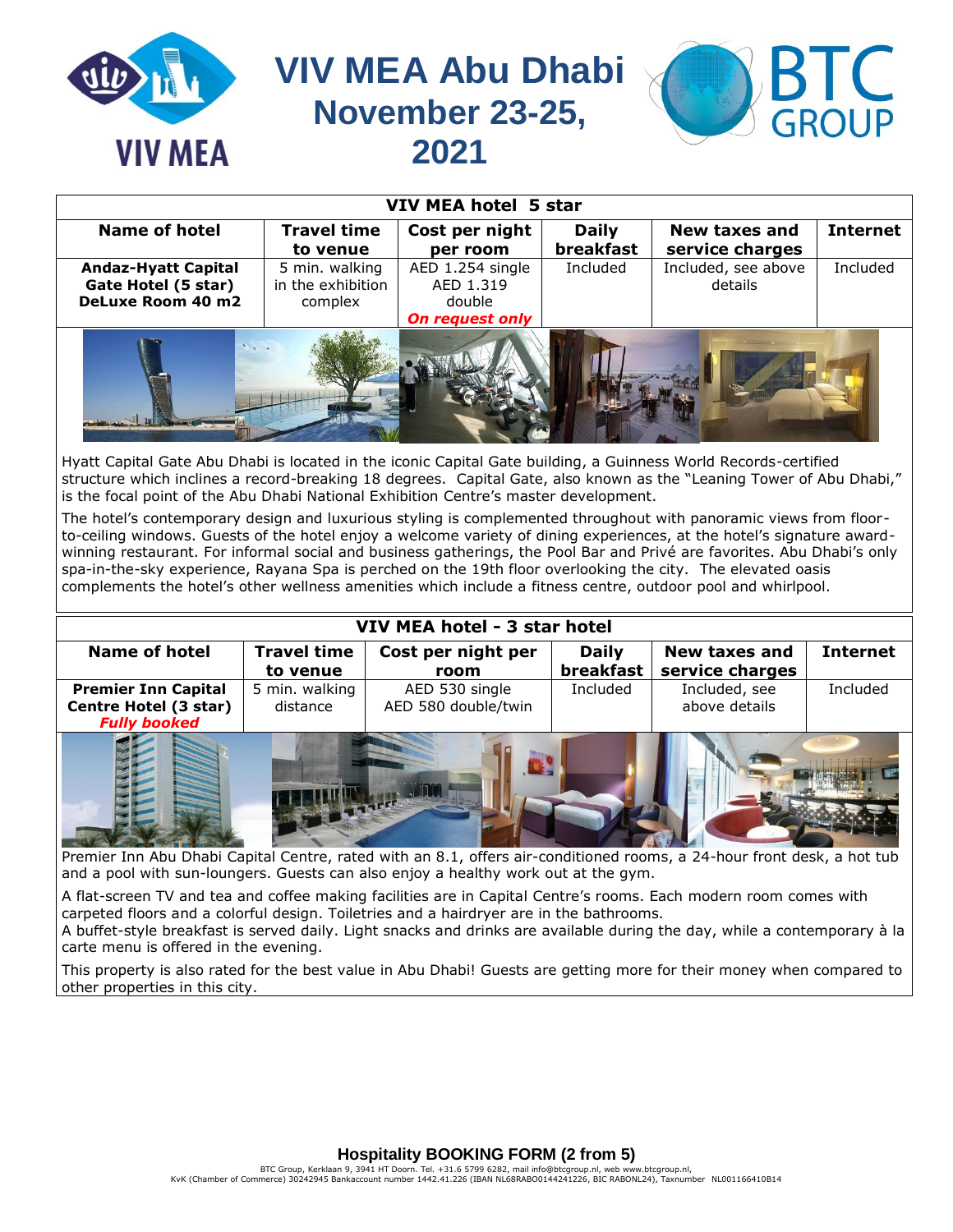

| VIV MEA hotel - 5 star hotel |                    |                     |              |                      |                 |  |  |
|------------------------------|--------------------|---------------------|--------------|----------------------|-----------------|--|--|
| <b>Name of</b>               | <b>Travel time</b> | Cost per night per  | <b>Daily</b> | <b>New taxes and</b> | <b>Internet</b> |  |  |
| hotel                        | to venue           | room                | breakfast    | service charges      |                 |  |  |
| <b>Bab Al Qasr</b>           | 20 min. by         | <b>Fully booked</b> | Included     | Included, see above  | Included        |  |  |
| 5*                           | shuttle bus        |                     |              | details              |                 |  |  |
|                              |                    |                     |              |                      |                 |  |  |

With one of the capital's largest private beaches, a sumptuous Moroccan Spa and ultra-modern gym, Bab Al Qasr provides its guests with the ultimate in urban relaxation.

The hotel offers a year-round outdoor pool and sun terrace. Free WiFi is offered throughout the property and free private parking is available on site. The hotel's 677 spacious hotel rooms, suites and residences offer premium comfort and amenities designed in a contemporary style with influences of the Arabian essence and a touch or Moroccan spirit. All rooms include a flat-screen TV and a seating area.

The hotel's F&B outlets extend from signature dining in Limo the Peruvian & Latin American Restaurant to authentic Arabic coffee experience. The spacious ballroom Al Dana provides a very special venue for celebrations with mesmerizing sea views in a stunning décor.

| VIV MEA hotel - 4 star hotel |                                                                                              |                      |                           |                                 |                 |  |  |
|------------------------------|----------------------------------------------------------------------------------------------|----------------------|---------------------------|---------------------------------|-----------------|--|--|
| <b>Name of hotel</b>         | <b>Travel</b><br>Cost per night per room<br>Nov.22-26 <sup>th</sup> . Lower rates<br>time to |                      | <b>Daily</b><br>breakfast | <b>New taxes</b><br>and service | <b>Internet</b> |  |  |
|                              | venue                                                                                        | pre and post dates   |                           | charges                         |                 |  |  |
| <b>Novotel Al Bustan</b>     | 5-10 min.                                                                                    | AED 600 single       | Included                  | Included, see                   | Included        |  |  |
| 4*                           | by free                                                                                      | AED 650 double/twin  |                           | above details                   |                 |  |  |
| <b>Limited availability</b>  | shuttle                                                                                      | Pre/post AED 325/375 |                           |                                 |                 |  |  |
|                              | bus                                                                                          |                      |                           |                                 |                 |  |  |



Located 20 minutes away from Abu Dhabi International Airport, Novotel Abu Dhabi Al Bustan is a midscale property offering 361 contemporary rooms and suites. The hotel is closely located 5 minutes away from Abu Dhabi National Exhibition Center (ADNEC). Abu Dhabi Downtown is just a 15-minute drive. Famous attractions such as Ferrari World, Yas Waterworld and Yas Mall are located in Yas Island which is 19.3 km away. The iconic Sheikh Zayed Grand Mosque is located only a 5-minute drive from the hotel.

All rooms are decorated in modern tones. Each room has a sofa bed, free WiFi, a flat-screen TV and an electric kettle. From breakfast to lunch, dinner or a tasty little snack, the Novotel provides balanced choices from a menu. Pepper Restaurant is an all-day dining buffet style, and Choice Cut is a steakhouse with great atmosphere and live entertainment.

Guests can unwind with a drink at Waves Pool Bar or grab their favorite coffee at the Mellow Café. In addition to an outdoor temperature-controlled pool, Novotel Abu Dhabi Al Bustan offers a sauna, steam room, indoor and outdoor Jacuzzi. This hotel also features a well-equipped fitness center and massage rooms. A computer station is located on site and high-speed wireless Internet access is free of charge.

# **Hospitality BOOKING FORM (3 from 5)**

BTC Group, Kerklaan 9, 3941 HT Doorn. Tel. +31.6 5799 6282, mail info@btcgroup.nl, web www.btcgroup.nl,<br>KvK (Chamber of Commerce) 30242945 Bankaccount number 1442.41.226 (IBAN NL68RABO0144241226, BIC RABONL24), Taxnumber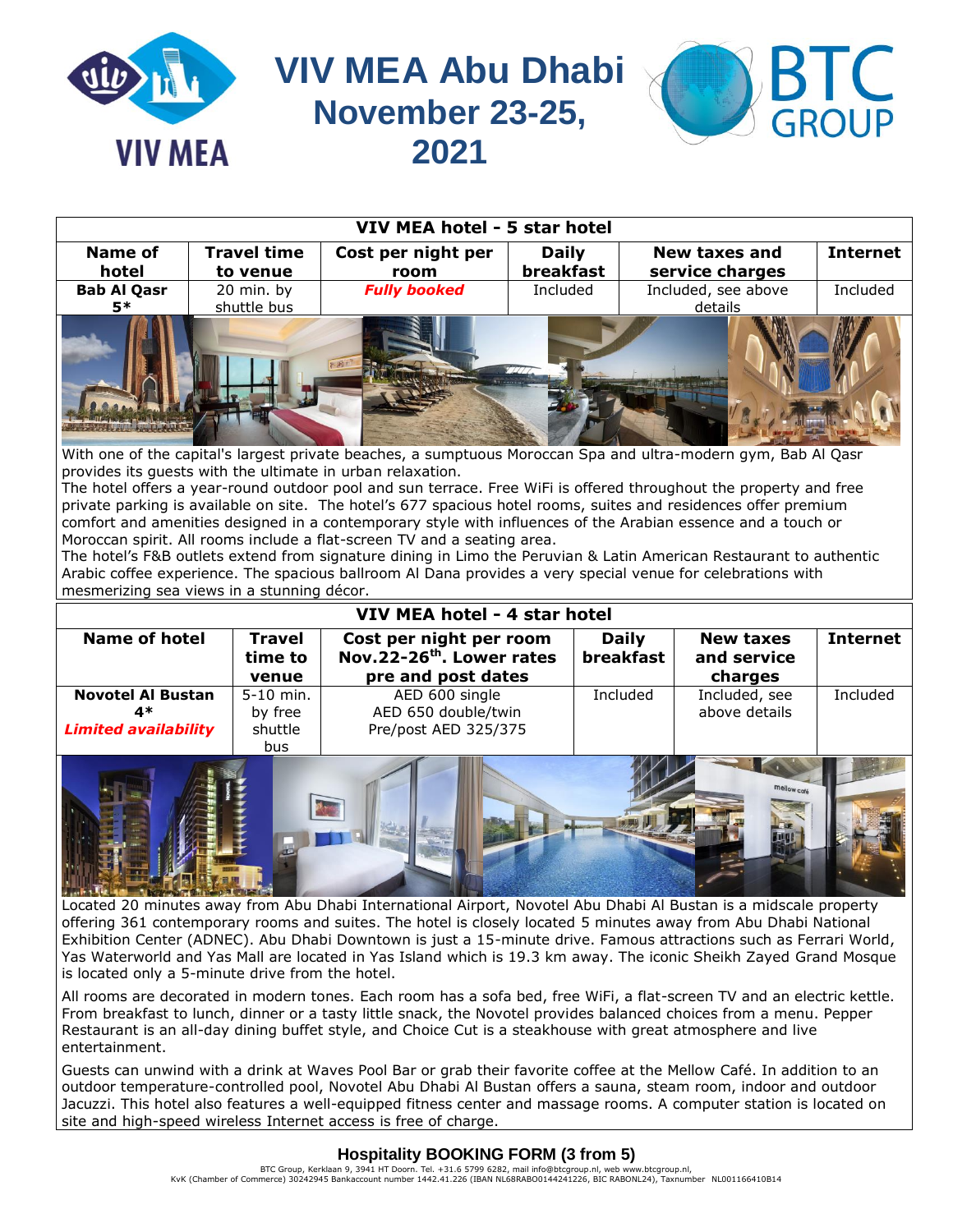

| VIV MEA hotel - 5 star hotel |                    |                     |              |                         |                 |  |  |
|------------------------------|--------------------|---------------------|--------------|-------------------------|-----------------|--|--|
| <b>Name of</b>               | <b>Travel time</b> | Cost per night per  | <b>Daily</b> | <b>Actual taxes and</b> | <b>Internet</b> |  |  |
| hotel                        | to venue           | room                | breakfast    | service charges         |                 |  |  |
| Millennium 5*                | 5 min. by taxi     | AED 550 single      | Included     | Included, see above     | Included        |  |  |
| Room 35 m2                   |                    | AED 600 double/twin |              | details                 |                 |  |  |
|                              |                    |                     |              |                         |                 |  |  |

Boasting a prime location in Abu Dhabi's new commercial district, the modern Millennium Capital Gate Abu Dhabi hotel is close to the Abu Dhabi National Exhibition Center and Zayed Sport City and is only 20 minutes from Abu Dhabi International Airport.

Each room at Millennium Capital Gate Abu Dhabi has modern European décor with Middle Eastern-inspired details. All have a seating area with a flat-screen TV, iPod docking station, and coffee maker. Luxury organic toiletries are provided in each bathroom.

The hotel has 5 restaurants and bars, including Rouge, a fine dining Asian restaurant, and the Blue Bar, which offers panoramic views over the city.

Millennium Capital Gate Abu Dhabi offers an adult only indoor and outdoor pool with a sun-lounger terrace. A separate outdoor pool for children is also available.